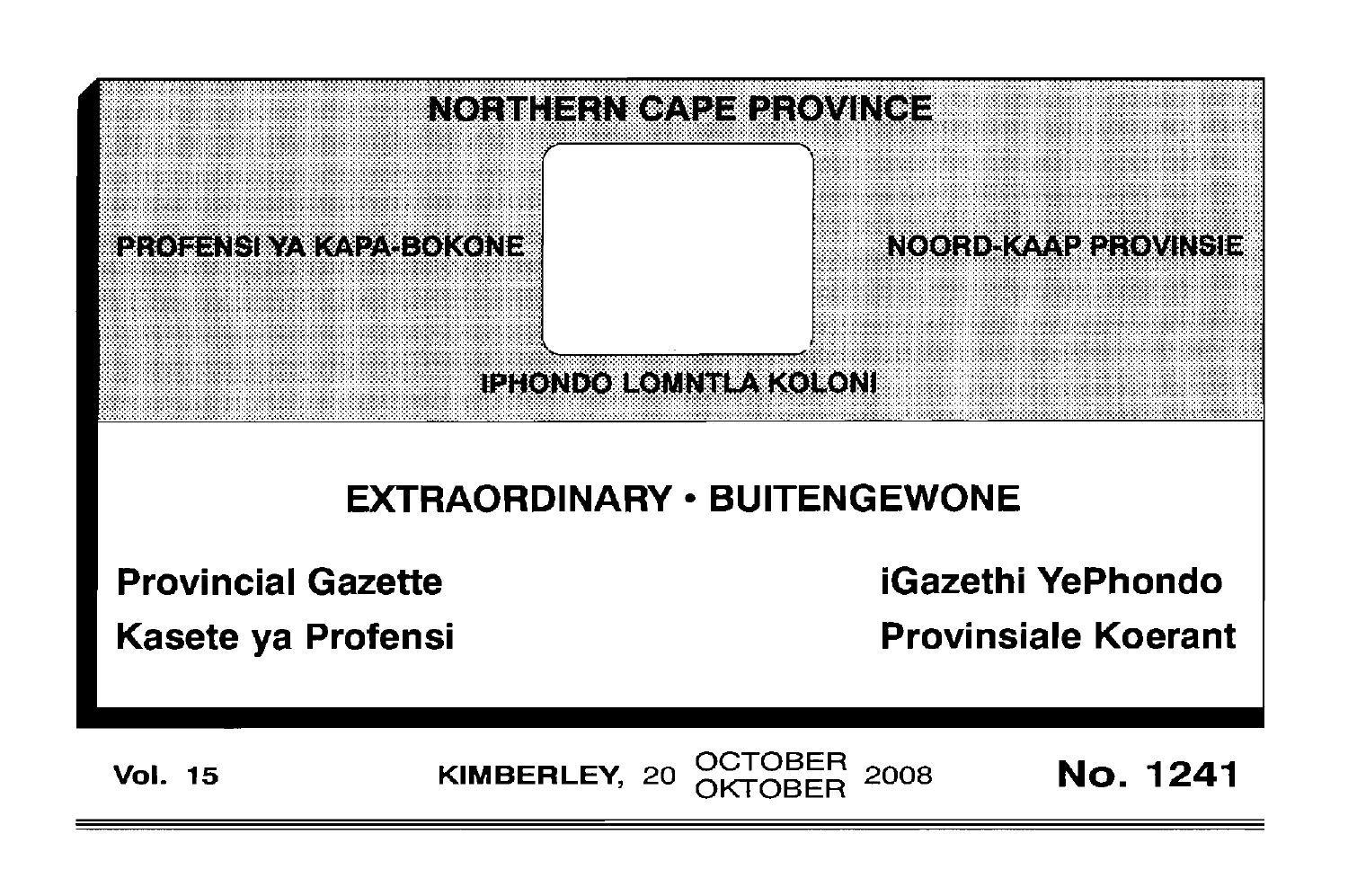$\sim 10^7$ 

 $\sim$ 

|     | <b>CONTENTS · INHOUD</b> |             |                |
|-----|--------------------------|-------------|----------------|
| No. |                          | Page<br>No. | Gazette<br>No. |
|     | <b>GENERAL NOTICE</b>    |             |                |
|     |                          |             | 1241           |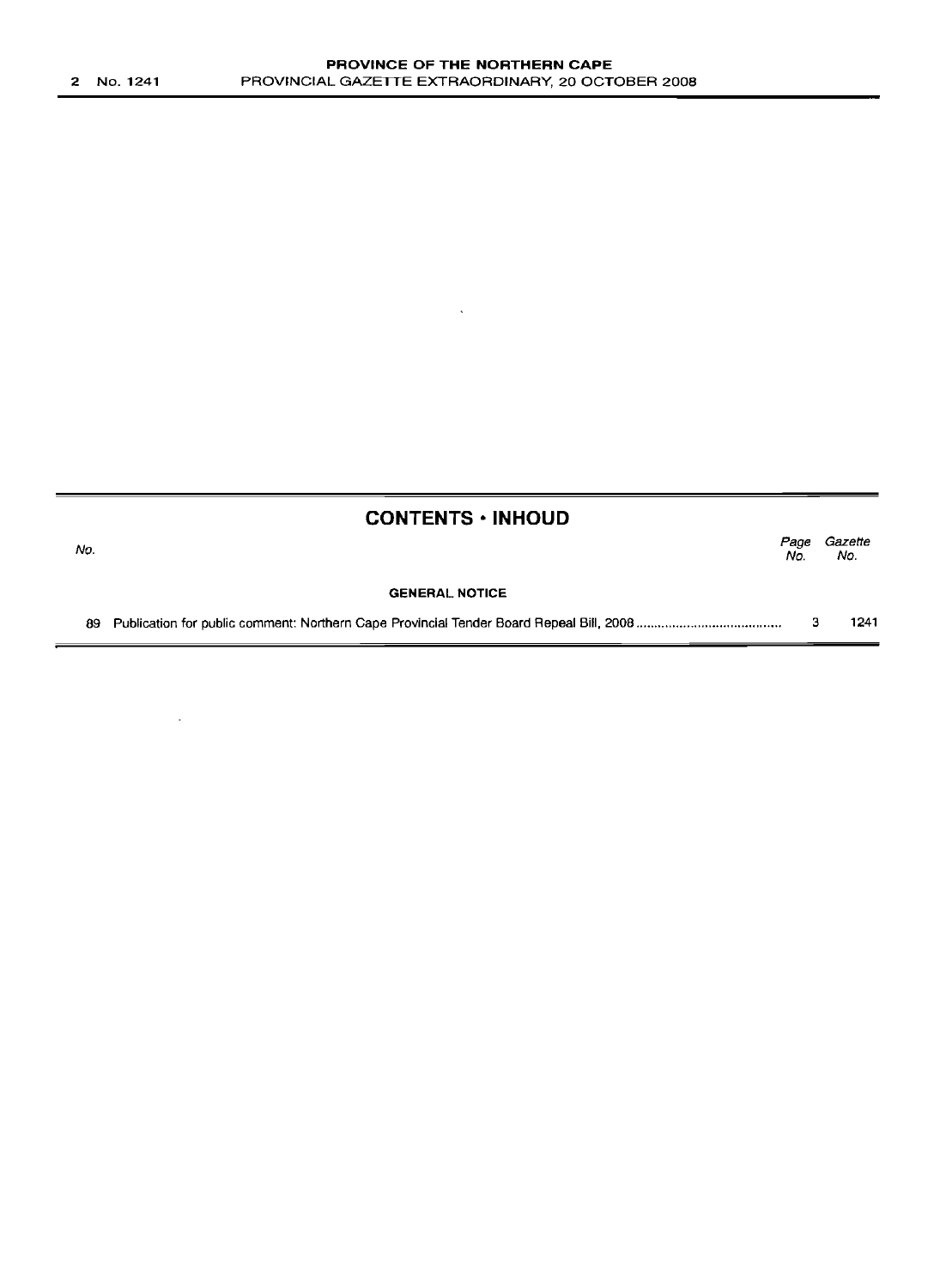# **GENERAL NOTICE**

#### **NOTICE 89 OF 2008**

Gen 89/2008

### **NORTHERN CAPE PROVINCIAL GOVERNMENT**

## **PROVINCIAL TREASURY**

# **PUBLICATION FOR PUBLIC COMMENT: NORTHERN CAPE PROVINCIAL TENDER BOARD REPEAL BILL, 2008**

The Northern Cape Tender Board Repeal Bill, 2008 contained in this notice, is hereby published for public comment. Written representations may be made to Provincial Treasury and must be directed to:

Philia Potgieter Private Bag X5054 Kimberley 8300

Fax: (053) 8323816 Tel: (053) 831 4816/7 E-Mail: PPotgieter@ncpg.gov.za

**Not later than 03 November 2008**

No. 1241 3